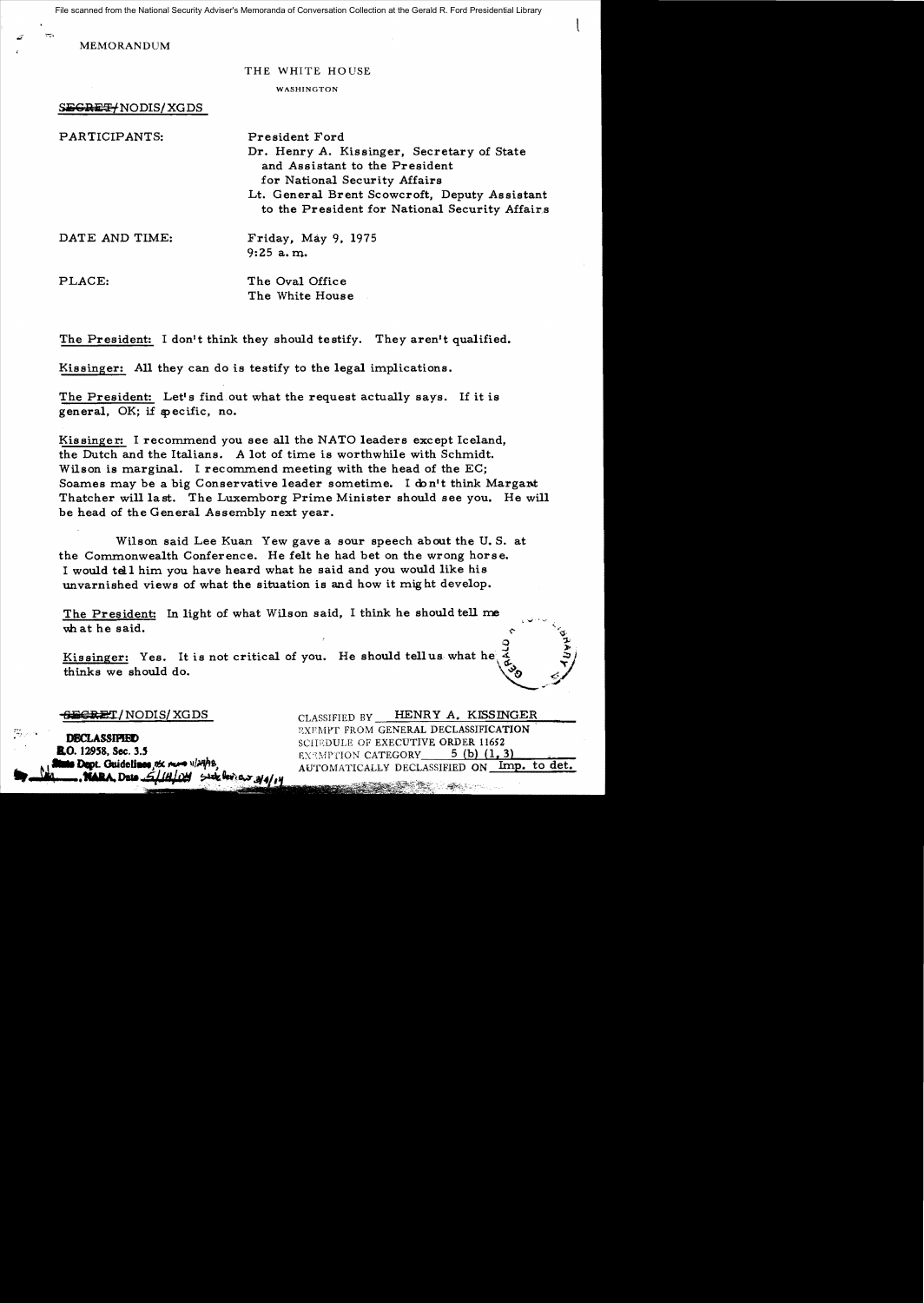# **SEGRET/ NODIS/XGDS**

The President: I am surprised they don't have relations with the Chinese.

Kissinger: The overseas Chinese orient toward the most powerful. Lee is worried that if the PRC gets in, he will lose control.

We have a DOD problem with Chile. They won't deliver on contracts made before the cutoff.

Scowcroft: Let's get a paper with different interpretations and get it in.

Kissinger: Can we do it while the Chilean is here?

This is another case of Congressional restrictions. We didn't even know it existed.

The President: Will someone monitor the Giscard call?

Scowcroft: Not automatically.

The President: I think it should be.

Kissinger: I think you must be frank. You don't see how he could meet with CSCE and not with the West. I would not agree to meet with him before the fall.

## **RET/NODIS/XGDS**

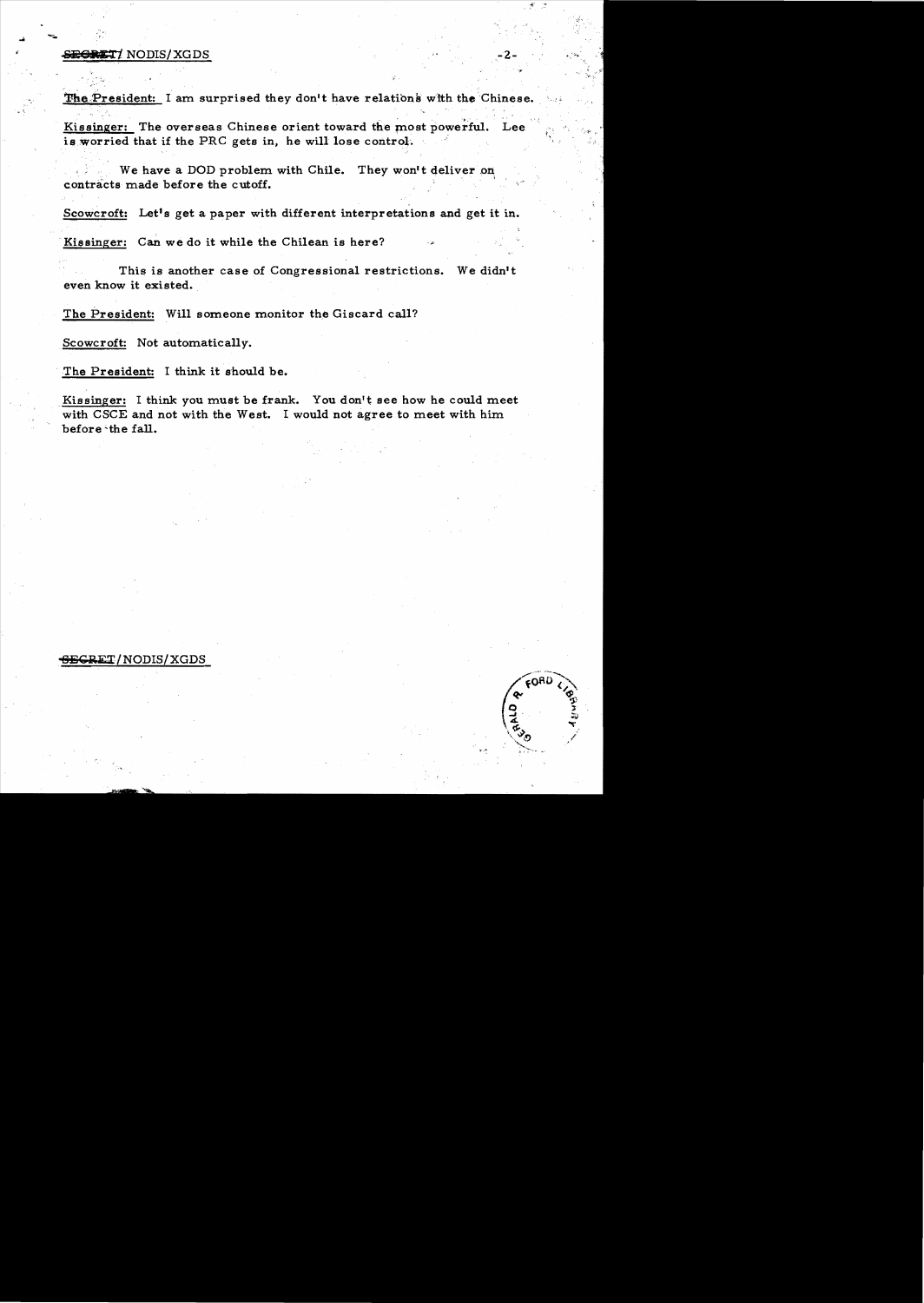MEMORANDUM

THE WHITE HOUSE

#### WASHINGTON

**SECRET/NODIS/XGDS** 

## MEMORANDUM of CONVERSATION

| PARTICIPANTS:  | President Ford<br>Dr. Henry A. Kissinger, Secretary of State and<br>Assistant to the President for National Security<br>Affairs |
|----------------|---------------------------------------------------------------------------------------------------------------------------------|
|                | Lt. General Brent Scowcroft, Deputy Assistant to<br>the President for National Security Affairs                                 |
| DATE AND TIME: | Friday, May 9, $1975$<br>$9:30$ a.m.                                                                                            |
| PLACE:         | The White House                                                                                                                 |

President: I would just as soon stay in the Embassy in Brussels. I need to talk to Fire stone.

Kissinger: We have a problem on that Congressional letter on Israel. It is very bad.

President: Can't we get Scott and Griffin to oppose it?

Kissinger: I asked Brent to talk to Max Fisher. Max thought it would be taken as an anti-Israeli move.  $\bullet$  . The contract of the contract of the contract of the contract of the contract of the contract of the contract of the contract of the contract of the contract of the contract of the contract of the contract of the co

President: I think we ought to call Scott and Griffin.

/ / .:.Oil:)

 $\setminus$   $\mathcal{C}_\mathcal{O}$  .

Scowcroft:  $[Gave Fisher's argument.]$ 

President: Once they have signed it, they can't get off the hook. I think I should call Scott and Griffin.

**I**<br>Exissinger: Another thing on the Israelis. We are testifying on the Romanian : c:trade bill. I have the impression Jackson and the Jews are trying to blow up<br>  $S^1$  at the Romanian deal to prove that you can't deal with the Soviet Union and have<br>  $S^2$  at to support Israel completely. They are goi the Romanian deal to prove that you can't deal with the Soviet Union and have  $\begin{array}{l}\n\mathbf{a} \\
\mathbf{b} \\
\mathbf{c} \\
\mathbf{d} \\
\mathbf{d} \\
\mathbf{d} \\
\mathbf{e} \\
\mathbf{f} \\
\mathbf{f} \\
\mathbf{f} \\
\mathbf{f} \\
\mathbf{f} \\
\mathbf{f} \\
\mathbf{f} \\
\mathbf{f} \\
\mathbf{f} \\
\mathbf{f} \\
\mathbf{f} \\
\mathbf{f} \\
\mathbf{f} \\
\mathbf{f} \\
\mathbf{f} \\
\mathbf{f} \\
\mathbf{f} \\
\mathbf{f} \\
\mathbf{f} \\
\mathbf{f} \\
\mathbf{f} \\
\mathbf{f} \\
\mathbf{f} \\
\math$ MFN.

 $\phi'$ 

 $\sum_{i=1}^{n}$ 

CLASSIFIED BY HENRY A. KISSINGER  $\sqrt{\text{NODIS}/\text{XGDS}}$  SCHEDULE OF EXECUTIVE ORDER 11652 EXEMPTION CATEGORY  $5$  (b) (1. 3) AUTOMATICALLY DECLASSIFIED ON Imp. to det.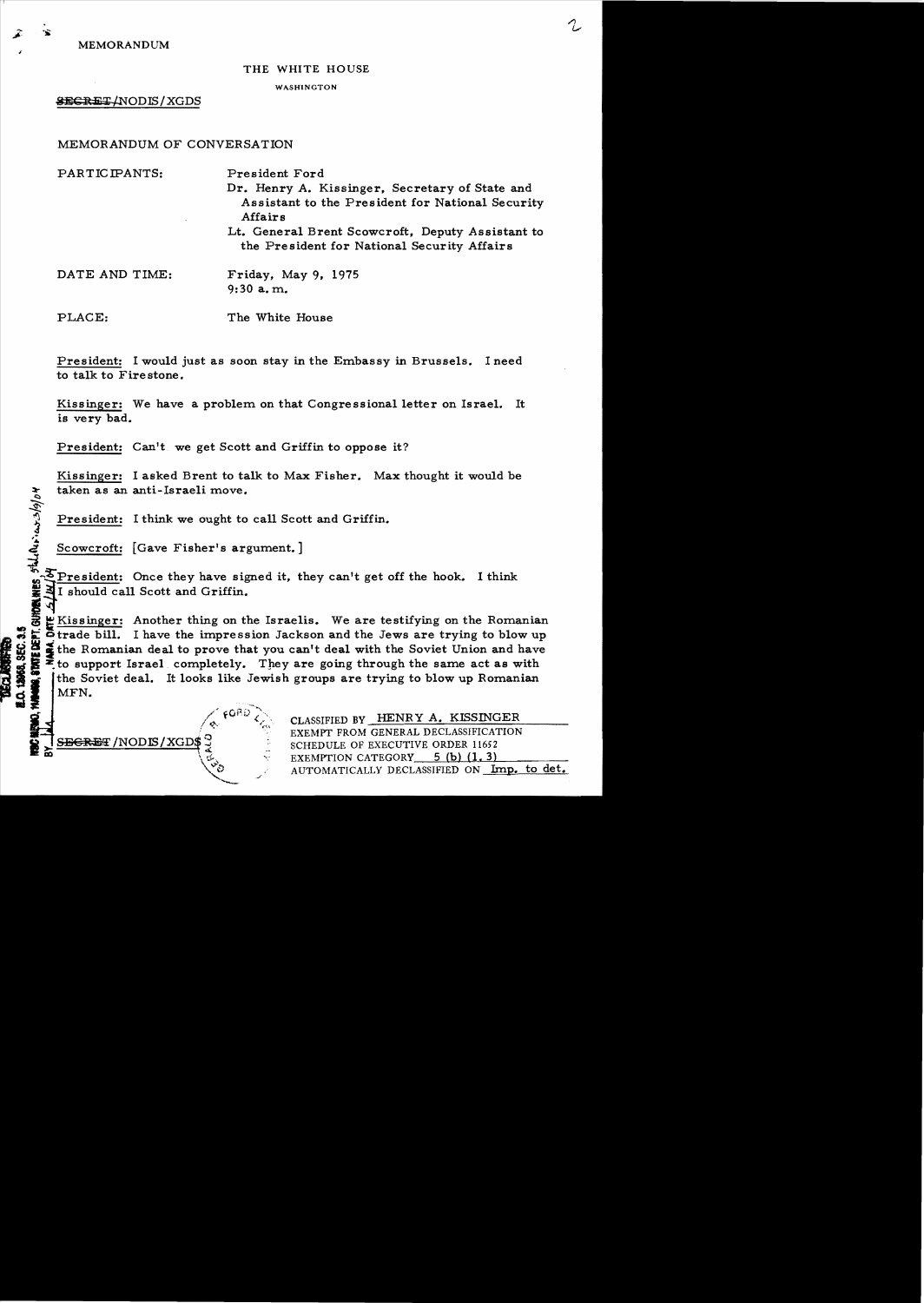### $S<sub>1</sub>$ <del>SECRET</del> /NODIS / XGDS  $-2$ -

President: Don Kendall called. [He described Kendall's pitch on MFN]. I told him Dent ought to be us ed and I didn't think Simon had unusual clout. Do we have the language?

Kissinger: I don't think a language change will do it. We have to get Jackson-Vanik dropped. I thirik we need some progress in US-Soviet relations before we can move. If the Romanian deal falls through, we will suffer a mas sive setback.

President: Shouldn't we answer Kendall that we have to wait until the Romanian [deal] goes through?

Kissinger: I think we could send Dent up to start proselytizing. It won't do any harm -- although I don't know what we would 'propose.

I think you must tell that Rabin this interference in our domestic scene must stop. They are now on the kick that we must support Israel as only democratic. State in the area and the only way to prevent Soviet penetration. But the Israeli approach would guarantee Soviet influence in every Arab country in the Middle East.

On Portugal, the press now is saying I am the hardliner. I had an acrimonious debate with the British on it. I think if we indicate that the radicals are acceptable, the moderates will not resist. If you get a Portuguese government with Communists in key positiops and thatis accepted, you will see the same thing spreading in Europe. I don't have anything specific to suggest. I am almost alone on this. The Europeans want to cooperate. I f we could get the Europeans in line, I would kick them [a Communistdominated Portugal] out of NATO. You can't discuss things in NATO any more because Portugal is there. But you can talk to Schmidt and Giscard. Soares'is a classic loser. There is nothing you can do at the moment. But, this will be the next focal point of attack on me. I think we should hang back, discourage the Europeans from expanding their contacts except if  $\mathbb{R}^n$ there is a specific quid pro quo.

President: My impression is there is ectasy there over the election.

Kissinger: But it didn't change a thing.

 $: \mathbb{R}^n_+$ 

'..f

The President: The Europeans don't want to fact up to the problems.

Kissinger: I would be slightly cool to Dobrynin.

# S<del>ECRE</del>T/NODIS/XGDS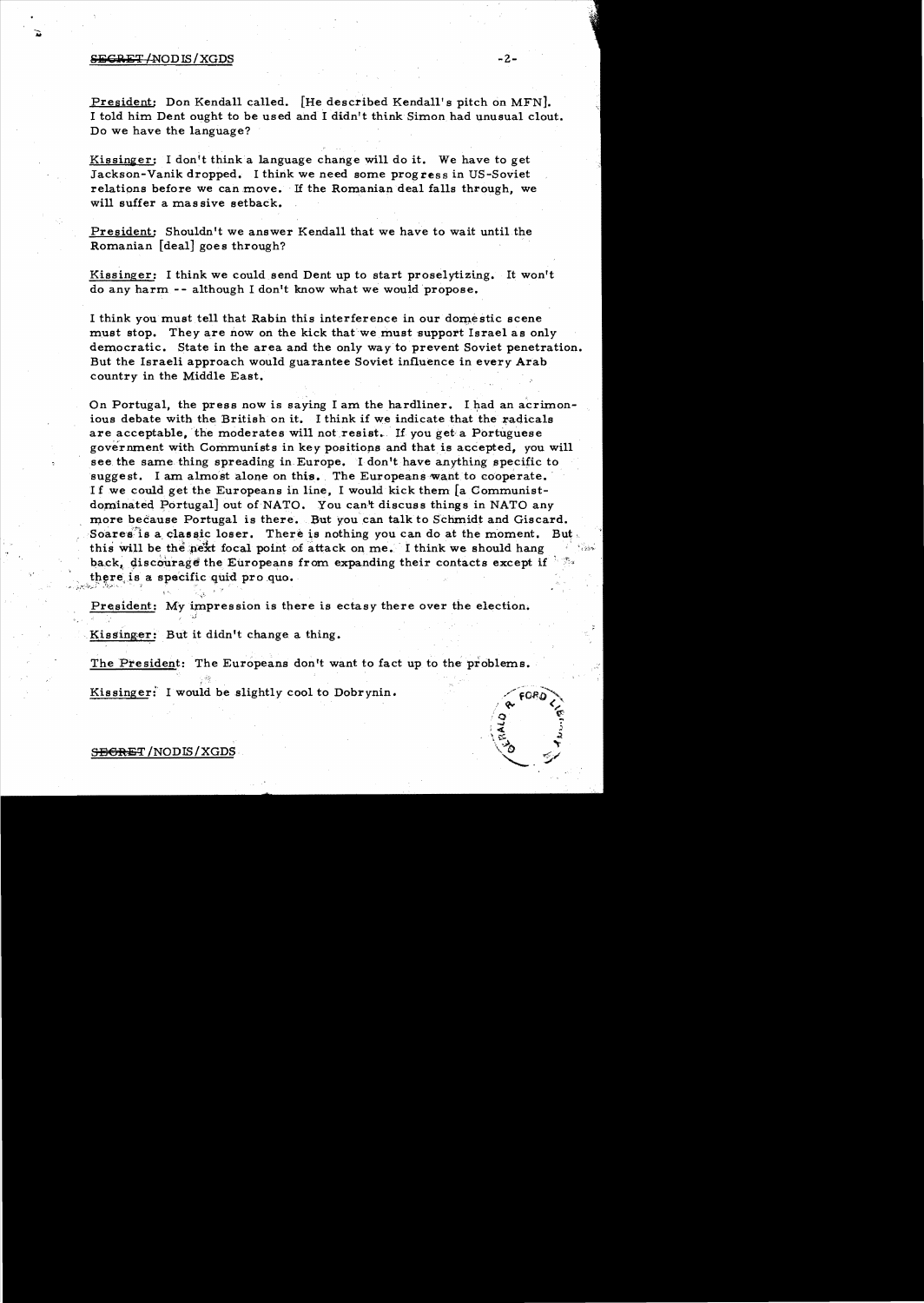Pequision - WP, regard & NATU try. August PDOUBourt  $P/K$   $\widetilde{7}$   $2\mu\omega$   $25$   $\widetilde{7}$   $36$  am P I don't think they should tosty, They aren't provided. " all thycan do is teelify to the legal imphasitions. Pheto fail out what the regrest articles eng- if it ⊁ le quel, te, il se esfér, no. K Income you are all NATO lenders except Iceland, Ditch, Station Lit of this 1/5 chimett. Weboar marginal, I regen, noty coppealing EL. Scamb may be a big consentint leader newtweet I hat think know yout That do with hast. Leart PIN should see you will be head f GA with year Wedom sind her que a som spurhabort US at Comments can det - Lehab let n comp horst dural at till him you have beach what the suid + you would like his lunnamental unions of what the fit is + how it my it alloy. P Indeport of circuit widow sind, letter of his short Will me what he soil K yes, It not critical from. He should till no what he thing us ship do P I singued they don't have whatis as PRC R Overser Chrise crient & world most jamely with is warried if Pec gets in he will be control We have DOD pollow a Chile. They went thise on contracts made lyon a centoff. そき \*\*\*\*\*5 hets get a paper up dig interpretation + get it in R Comment desnite chite Christeau in human This is another case of Cong waterstries. We delet tron home to it existed. With some one monter a Greenl Cull. DECLASSIFTE NSC MENO, 11/2408, STATE DEPT. GUIDELINES, Stateleriew 3/9/04<br>BY leg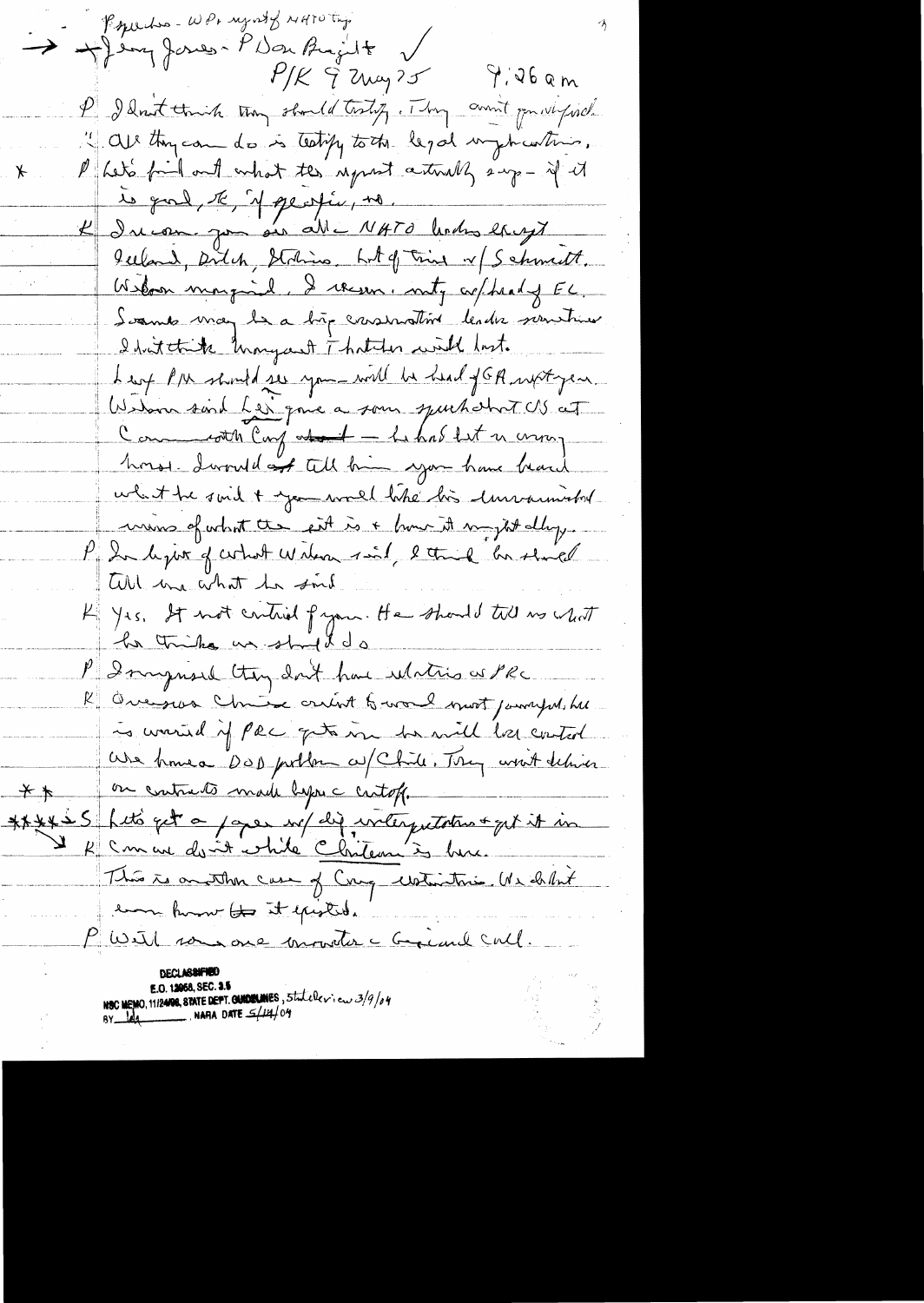But that operacion fundado a We getting were form with would be we mell more too or because we could promit storywhite. (Hamb letter). Marie qui Lem Cree, my where were duce a pyritre aust imperieur 8 pritrel ga upleast when I among 10 mike por Moscov, We had a potato fondre + in virk + I day in gorden. and here a sitter from one participant to all alfred pendencents. (Smell talk about a follow of Vlad)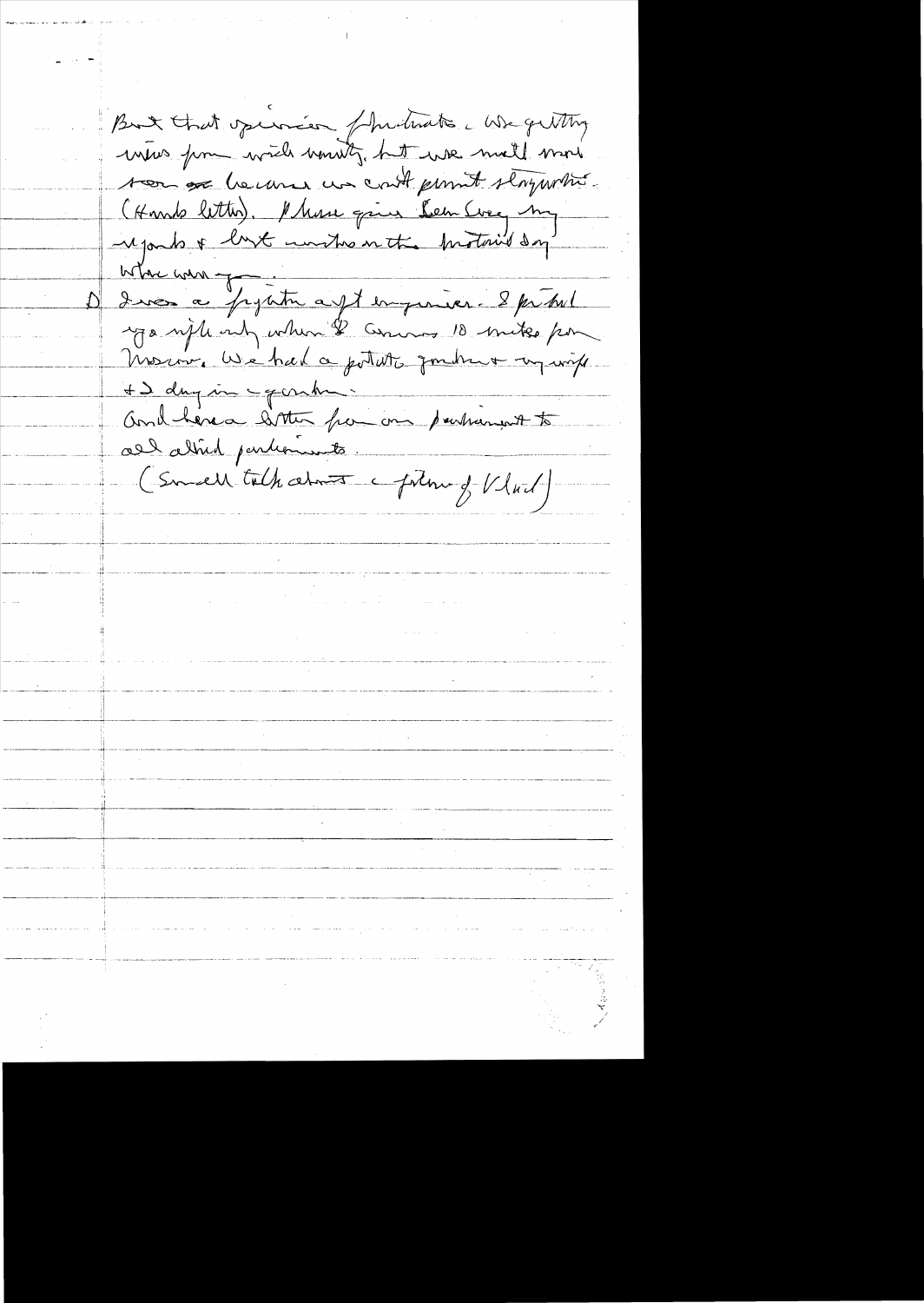S 2nt anton trially P I think it should be. 4 détrit par monst la famile. Jon dont ses house agent to mut a fline before fall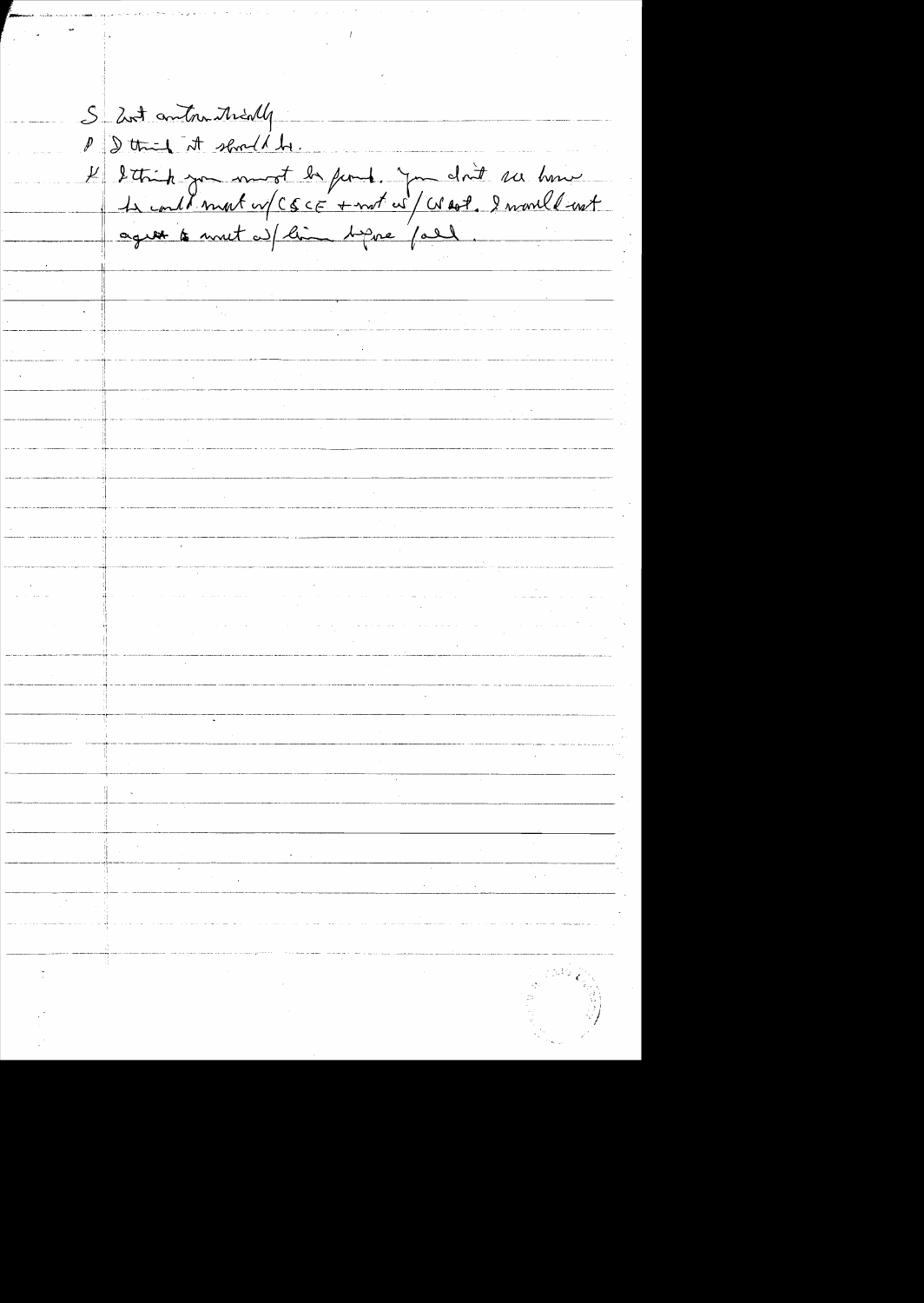Sommerfillt - Pear et 0730  $\sqrt{ }$  $P/K$  9 May )  $J$ P I would just to soon floyin a Embosy in Burnets. Inula cath to Finston. K as i home a provon that Cong letter on I. It is my <u>bad.</u> P Count me get Scitt & Croppin to ogg as K I asked B & colle to max. Mary throught it would be taken aromanti-I move. P I trink me on pt to call Scott & Criffing 5 (Cure Moto asymment) V Q me throughout sequel it thoughout of the hale, I think I shall call Scott & Guffin R Another thing on city are that pyringen Remaining trade, Ihave impression Jackson & Jeva Crying & blowing a Ramanin abent to prove that jur cont deal w/c Conts, haven sug put I Completely. They are giving them a some act on use Svan Idad. It listes like fermish gungers and typing to bland ey Romanin MFN. Kendall called (described Randell petchon MFIV) I told him Dent on ght of w wild and I dickn't think Simon had unusual clant. Do we have language? K I clont think language change will do it we have to get ja kom-Vande choppel. I think us wednes pig in US-SU relations lafore we can more. If Rancomian deal falls then, we will suffer a mossina sellong P Shoulshit we answer Kendall that we have to ant W. Romenians goods then I Chrish we can the send Dent up to start B.O. 12068, SEC. 3.5<br>NSC MEMO, MISMOS, STATE DEPT. GUIDELINES Statute ... 3/9/04